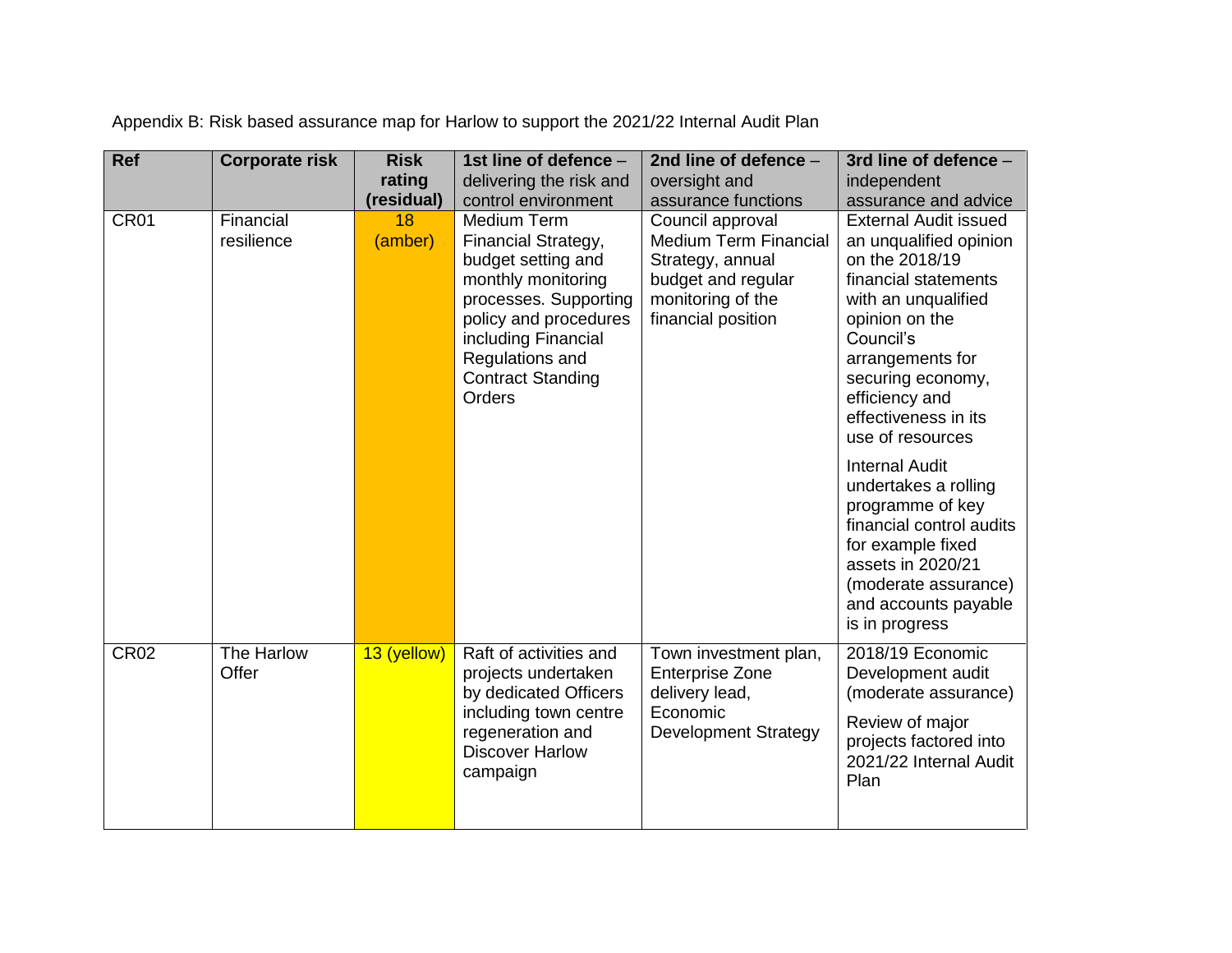| <b>Ref</b>       | <b>Corporate risk</b>                                        | <b>Risk</b><br>rating<br>(residual) | 1st line of defence -<br>delivering the risk and<br>control environment                                                                                                     | 2nd line of defence -<br>oversight and<br>assurance functions                                                                                                                                                                                         | 3rd line of defence -<br>independent<br>assurance and advice                                                                                     |
|------------------|--------------------------------------------------------------|-------------------------------------|-----------------------------------------------------------------------------------------------------------------------------------------------------------------------------|-------------------------------------------------------------------------------------------------------------------------------------------------------------------------------------------------------------------------------------------------------|--------------------------------------------------------------------------------------------------------------------------------------------------|
| <b>CR03</b>      | Lack of suitable<br>housing<br>numbers and<br>mix of housing | 14 (yellow)                         | Adoption of the<br><b>Harlow Local</b><br>Development Plan<br>2011-2033 December<br>2020<br>Delivery of the Harlow<br>and Gilston Garden<br>Town                            | Local Plan reporting to<br><b>Cabinet with Council</b><br>oversight<br>The Managing Director<br>and one Member sit on<br>the Harlow and Gilston<br>Garden Town Board.                                                                                 | Planning Inspectorate<br>examination.<br>2019/20 Harlow and<br><b>Gilston Garden Town</b><br>audit (substantial<br>assurance)                    |
| CR <sub>04</sub> | Lack of<br>adequate<br>housing                               | 13 (yellow)                         | Raft of activities and<br>projects undertaken<br>by dedicated Officers<br><b>Creation of Harlow</b><br><b>Trading Services</b><br>(Housing and<br>Regeneration)<br>company. | <b>Housing Development</b><br>plan. Modern Homes<br>(Housing Investment)<br>programme, Asset<br>Management Strategy,<br>Tenancy Strategy,<br>Allocations Policy,<br>Homelessness<br>Strategy, Tenant and<br>Leaseholder<br><b>Engagement Strategy</b> | 2018/19 housing<br>repairs audit<br>(moderate assurance)<br>Audits of HTS<br>(Housing and<br>Regeneration)<br>planned for 2021/22<br>and 2022/23 |
| <b>CR05</b>      | Inability to fulfill<br>Community<br>Leadership role         | 13 (yellow)                         | <b>Harlow Wellbeing</b><br>Strategy, Safer<br>Harlow<br>Partnership<br>Consultation<br>process/community<br>engagement<br>regarding<br>discretionary services               | Oversight by the Head<br>of Community<br>Wellbeing, who sits on<br>the Safer Harlow<br>Partnership Board.<br>Health and Wellbeing<br>Strategy. Regeneration<br>Strategy                                                                               | 2020/21 Equalities Act<br>and use of impact<br>assessments audit<br>(limited assurance)                                                          |
| <b>CR06</b>      | Lack of<br>resources and<br>capacity,                        | 18<br>(orange)                      | <b>Essex Waste</b><br>Management Plan,<br><b>Waste Collection</b>                                                                                                           | <b>Shareholders Sub</b><br>Committee oversees                                                                                                                                                                                                         | 2018/19 HTS strategic<br>governance audit<br>(substantial                                                                                        |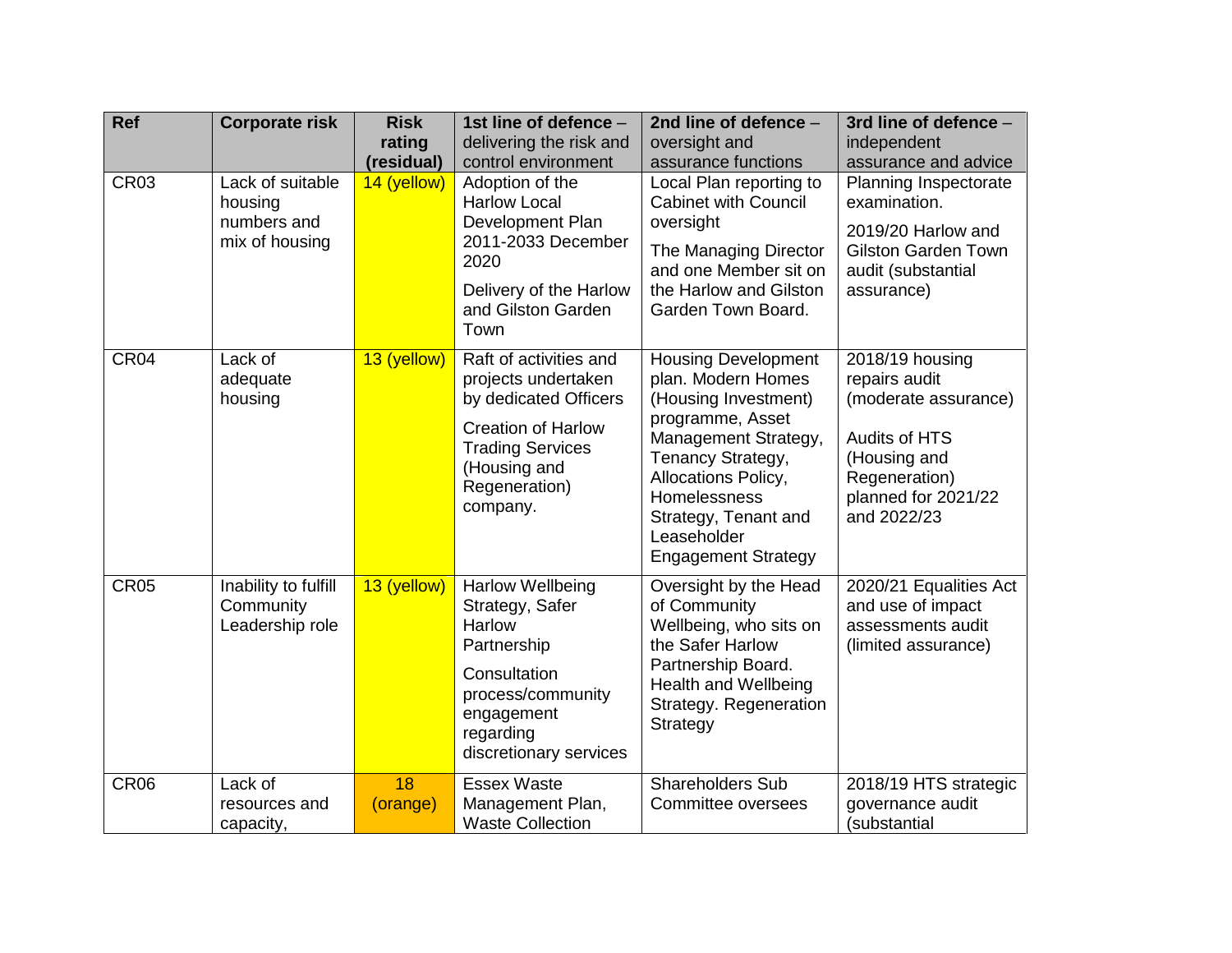| <b>Ref</b>  | <b>Corporate risk</b>                                       | <b>Risk</b><br>rating | 1st line of defence -<br>delivering the risk and                                                                                                                                                                                                                                                                | 2nd line of defence -<br>oversight and                                                                                                                                                                                                                                           | 3rd line of defence -<br>independent                                                                       |
|-------------|-------------------------------------------------------------|-----------------------|-----------------------------------------------------------------------------------------------------------------------------------------------------------------------------------------------------------------------------------------------------------------------------------------------------------------|----------------------------------------------------------------------------------------------------------------------------------------------------------------------------------------------------------------------------------------------------------------------------------|------------------------------------------------------------------------------------------------------------|
|             |                                                             | (residual)            | control environment                                                                                                                                                                                                                                                                                             | assurance functions                                                                                                                                                                                                                                                              | assurance and advice                                                                                       |
|             | Council and key<br>partners                                 |                       | Contract, Street scene<br>'contract' with HTS,<br>Landscapes 'contract'<br>with HTS, Town Park<br>regeneration project,<br><b>NEPP (North Essex)</b><br>Parking Partnership).                                                                                                                                   | HTS arrangements<br><b>HTS Best Value</b><br>Review reported to<br>Council<br>Council representatives<br>sit on the North Essex<br><b>Parking Partnership</b><br><b>Board</b><br><b>Quarterly Joint</b><br><b>Performance Review</b><br>Meetings (JPRM) and<br>Operations Board. | assurance). 2019/20<br>parks and landscapes<br>audit<br>(moderate/limited<br>assurance)                    |
| <b>CR07</b> | Ability to<br>support children<br>and family<br>aspirations | 13 (yellow)           | Signposting for<br>residents (often<br>through ECC), partner<br>agencies (statutory,<br>voluntary, schools),<br>promotion of and<br>support to Harlow<br>College and Anglia<br>Ruskin University,<br><b>Harlow Youth Council</b><br>and<br><b>Harlow School</b><br>Readiness project and<br>similar initiatives | Oversight by the Head<br>of Community<br>Wellbeing                                                                                                                                                                                                                               | 2017/18 Sam's Place<br>audit (moderate<br>assurance). 2018/19<br>safeguarding audit<br>(limited assurance) |
| <b>CR08</b> | Equality and<br><b>Diversity</b>                            | 18<br>(amber)         | <b>Corporate Equalities</b><br>Policy, Safeguarding<br>Policies and Training,<br>Equality training for all                                                                                                                                                                                                      | <b>Corporate Equalities</b><br>Group<br>Councillor champion<br>for equality and                                                                                                                                                                                                  | 2020/21 Equalities Act<br>and use of impact<br>assessments audit<br>(limited assurance).                   |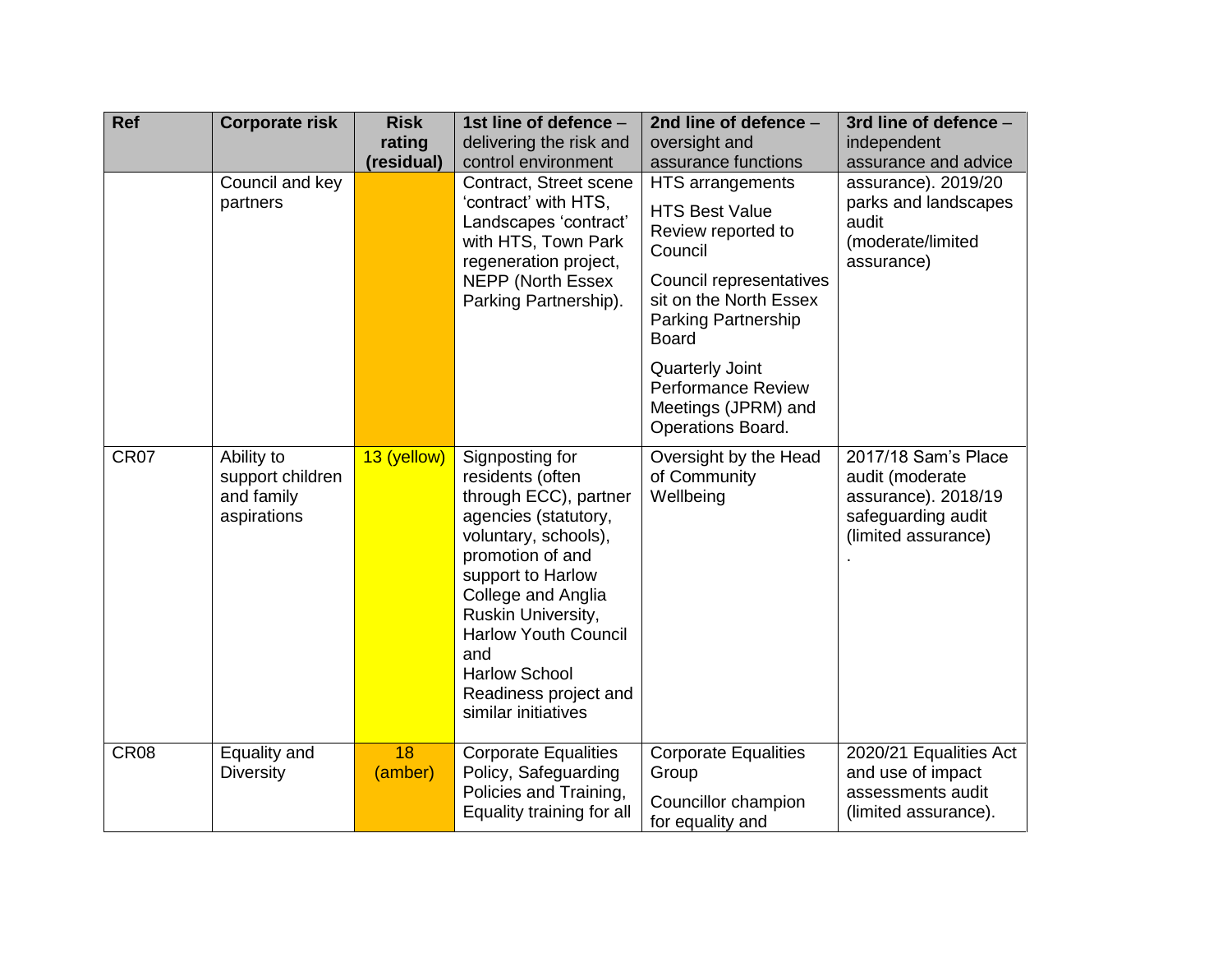| <b>Ref</b>       | <b>Corporate risk</b>                                                                       | <b>Risk</b><br>rating | 1st line of defence -<br>delivering the risk and                                                                                                                                                                                                                                                                                    | 2nd line of defence -<br>oversight and                                                                                                                                                                                                                                                         | 3rd line of defence -<br>independent                                                                                                                                                                             |
|------------------|---------------------------------------------------------------------------------------------|-----------------------|-------------------------------------------------------------------------------------------------------------------------------------------------------------------------------------------------------------------------------------------------------------------------------------------------------------------------------------|------------------------------------------------------------------------------------------------------------------------------------------------------------------------------------------------------------------------------------------------------------------------------------------------|------------------------------------------------------------------------------------------------------------------------------------------------------------------------------------------------------------------|
|                  |                                                                                             | (residual)            | control environment                                                                                                                                                                                                                                                                                                                 | assurance functions                                                                                                                                                                                                                                                                            | assurance and advice                                                                                                                                                                                             |
|                  |                                                                                             |                       | Officers and<br>Councillors,<br>Partnership working<br>with the Health and<br>Wellbeing Board,<br><b>Procurement Strategy</b><br>reflects values of<br>'fairness and equality',<br>Men's Shed project<br>'time credit' scheme in<br>conjunction with<br>Essex County,<br>Promotion of<br>volunteering amongst<br>Harlow's residents | diversity<br><b>Head of Community</b><br>Wellbeing sits on the<br>Health and Wellbeing<br><b>Board</b>                                                                                                                                                                                         | 2018/19 safeguarding<br>audit (limited<br>assurance)                                                                                                                                                             |
| CR <sub>09</sub> | Provision of<br>repairs,<br>maintenance,<br>landscape and<br><b>Streetscene</b><br>services | 14 (yellow)           | Service<br>Agreement. Contract<br>wording and<br>specifications confirm<br>contractor<br>requirements. HTS<br>has regular reviews of<br><b>Efficiency Plan and</b><br>Risk Register.                                                                                                                                                | Monthly performance<br>reviews involving<br>Portfolio holders.<br>HTS risk register<br>reviewed<br>at each quarterly<br><b>SMB/HTS meetings</b><br><b>Shareholders Sub</b><br>Committee oversees<br>HTS arrangements.<br><b>HTS Best Value</b><br>Review completed and<br>reported to Council. | 2018/19 audits of HTS<br>strategic governance<br>audit (substantial<br>assurance) and<br>housing repairs<br>(moderate<br>assurance). 2019/20<br>parks and landscapes<br>audit<br>(moderate/limited<br>assurance) |
| <b>CR10</b>      | Inability to fulfil<br>community                                                            | 14 (yellow)           | Climate emergency<br>measures. Lobbying<br>for new infrastructure                                                                                                                                                                                                                                                                   | Championed by the<br><b>Chief Executive and</b>                                                                                                                                                                                                                                                | Review of major<br>projects factored into<br>2021/22 Internal Audit                                                                                                                                              |